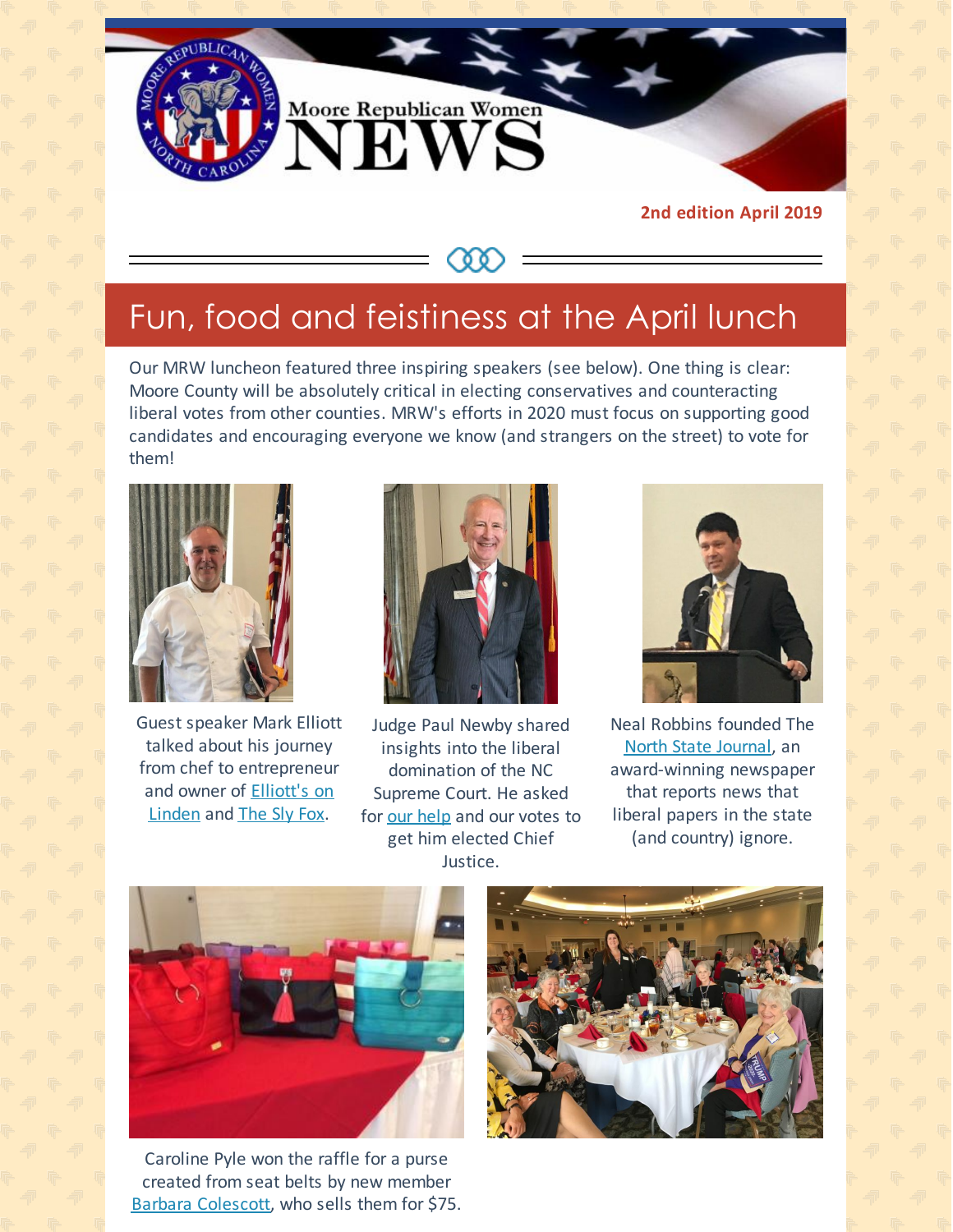



## Everyone welcome at MRW Book Club meeting on Monday, April 8

We're talking about:

"Upstairs at the White House, My Life With the First Ladies" by J. B. West and Mary Lynn Kotz **4:00 p.m. |Republican HQ | Olmsted Village**



## No collusion or obstruction!

The Mueller report determined there was no collusion or obstruction by the Trump campaign or administration in the "Russian Collusion" delusion. That's cause for celebration! While people on the Left are still trying to make something out of nothing, most

people have "moved on" - to finding out HOW this near-coup d'etat happened and who was responsible! (See this great [article](https://amgreatness.com/2019/03/31/the-tables-turn-in-russian-collusion-hunt/?fbclid=IwAR1S4JtpDlbGH3TMy82KYDoj3pq2eKtdq-NIIZ1mOQnY9deGeecVuWQnqtw#.XKJl8GRt0Qw.facebook) for more on THAT.)

Onward to ever more achievements as we Make America Great Again!



## Next MRW Luncheon is May 6

We welcome a distinguished and popular speaker:

#### **[Claire](http://lopez.pundicity.com/about/) Lopez Nationally known terrorism expert**

More details to follow - but mark your calendar now!

Moore Republican Women is a proud member of the NC [Federation](http://www.ncfrw.com) of [Republican](http://www.nfrw.org) Women and the National Federation of Republican Women.

[mrwnc1981@gmail.com](mailto:mrwnc1981@gmail.com) | [www.mrwnc.org](http://www.mrwnc.org)

© 2019 Moore Republican Women News